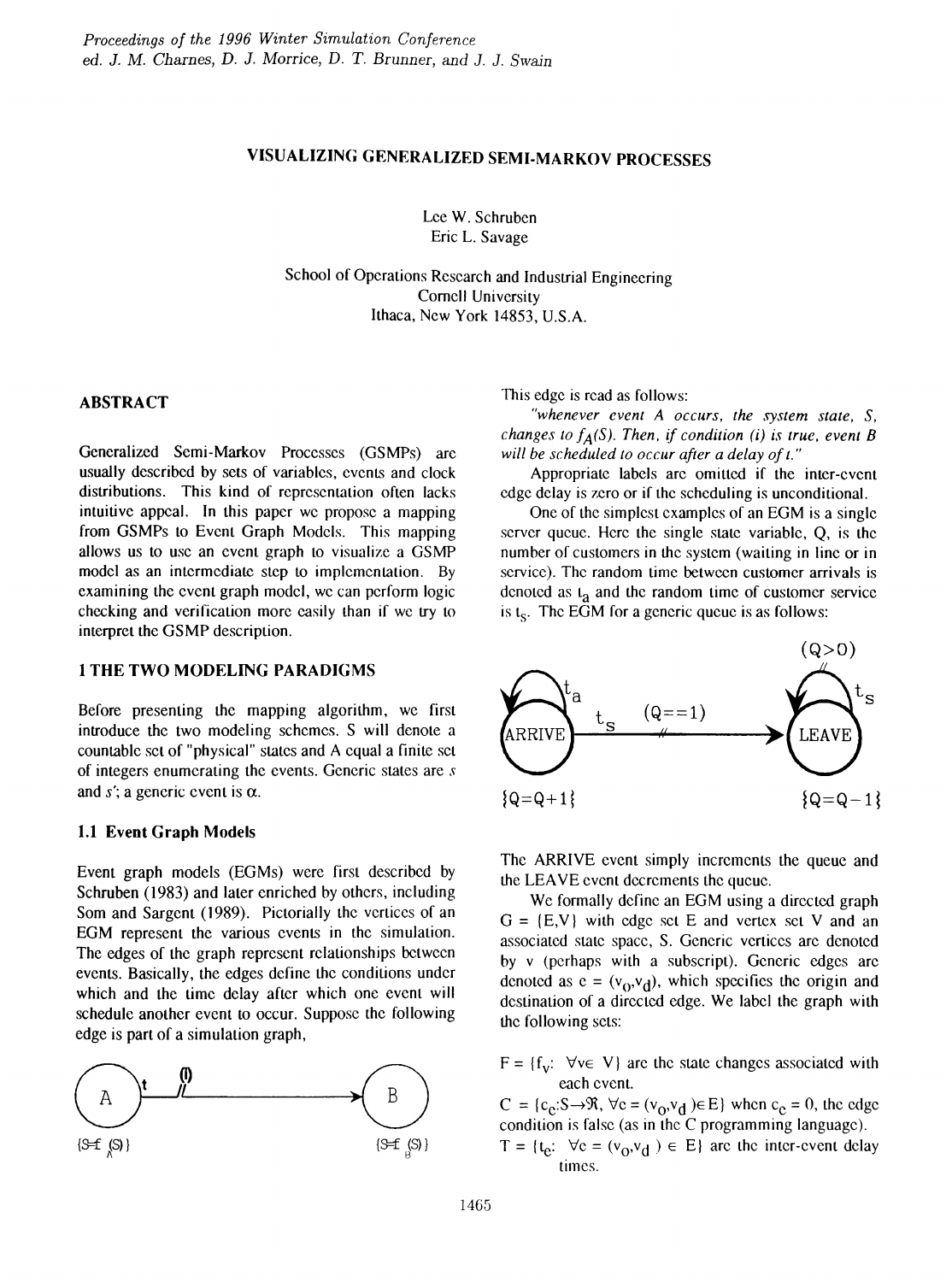$P = \{p_e: \forall c = (v_0, v_d) \in E\}$  are execution priority expressions used to hreak time tics.

The conditions in C specify whether or not an edge's destination event will be scheduled after the edge's origin event occurs. At any given time in the execution of the simulation, those edges where  $c(s) \neq 0$ (i.e. the edge conditions are true) are referred to as *active* edges. Edges where  $c(s) = 0$  can be thought of as being temporarily missing from the graph.

The basic notion of an event graph model,  $M =$ (V,E,S,F,C,T,P), is to represent the *indices* for above sets with the edges and vertices of a directed graph. It is this graph of indices that organizes the above sets into a simulation model.

## 1.2 Generalized Semi-Markov Processes

GSMPs are a useful probability model for discrete event simulation: Comprehensive treatments appear in (Glynn and Iglehart, 1988) and in (Glynn, 1989). We define GSMPs following the development in (Glasserman, 1991). Define the following:  $E(s) =$  non-empty set of possible events in state  $s \in S$ ;  $p(s';s,\alpha) =$  probability of jumping from state s to s' when event,  $\alpha$ , occurs;  $F_{\alpha}$ (.) = distribution of interval until event  $\alpha$  occurs. The dynamics of a particular GSMP model may require the two doubly-indexed independent sequences of random variables: (i)  $\{X(\alpha,k); \alpha \in A, k=1,2,...\}$  distributed according to  $F_{\alpha}$ .) (these are the successive inter-event times for the GSMP sample path) and (ii)  $\{U(\alpha, k)\}\alpha$  $\in$  A, k=1,2,...} uniformly distributed on the semi-open interval  $(0,1)$  (these are used for random state changes when events occur). Glasserman  $[1991]$  also defines the mappings  $\phi$  for each  $\alpha \in A$ , s' = $\phi_{\alpha}(s, U(\alpha, k))$  so that Prob(s' =  $\phi_{\alpha}(s, U(\alpha, k)) = p(s', s, \alpha)$ . In an EGM of the same system both these input processes might be mappings of the random number sequence,  $U$ . The algorithm or scheme by which the dynamics of a GSMP evolve is typically specificd by mimicking the execution of a typical event-scheduling discrete event simulation code.

### 2. A PROPOSED GSMP $\rightarrow$ EGM MAPPING

We start with a directed graph  $G = (V,E)$  and use the same physical state space, S, with a unique vertex,  $v \in V$ in the event graph corresponding to each event,  $\alpha$ , in the GSMP. The vertices are labeled with the state changes associated with each event  $f_v = \phi_{\alpha}, \alpha = v$ . For each pair of vertices,  $e = (v_0, v_d)$ , define:

 $C_e = \{s \rightarrow s' \in S : v_0 \in E(s) \text{ and } v_d \in \{E(s') - (E(s) \{v_{\Omega}\}\$  where s $\rightarrow$ s' indicates that the present state of the system is s' and the state immediately preceding s' was s.

In other words if  $v_0$  can cause a transition out of state s and  $v_d$  is a new event when the state changes to s' then it must be possible for  $v_0$  to schedule  $v_d$  (i.e. if the systems enters state s' from state s).

If s' and  $v_0$  uniquely determine s (i.e f<sub>v</sub> is invertible) the we can write a *Sialic* definition:

 $C_e = \{s' \in S : v_0 \in E(s) \text{ and } v_d \in \{E(s') \cdot (E(s) \cdot \{v_0\})\}\}\$  $\forall s \in S \ni p(s'; s, v_0) > 0$ .

Here, if it is possible to get from state s to s' when  $v_0$  is executed and  $v_d$  is a new event in state s' then  $v_0$  must schedule  $v_d$  if the system is in state s'.

The edges of G are E = {c = (v<sub>0</sub>,v<sub>d</sub>): C<sub>e</sub>  $\neq \emptyset$ }. Each edge is labeled with:

 $t_e = {X(v_d, k), k=1,2,...}$ , its delay time

 $p_e: S \rightarrow R$ , its execution priority,

and  $c_e: S \rightarrow \{true, false\}$ , its edge condition, where  $c_e(s)$  = true iff  $s' \in C_e$ ; that is we label each edge with a membership rule,  $C_{c}$ . Note that E can be countably infinite if S is, typically  $|E| <$  ISI.

### 3 EXAMPLE 1: A SINGLE-SERVER QUEUE

#### (iSMP:

 $S = \{0, 1, 2, ...\} = Q$  = number of customers in the system  $A = (1, 2) = (Arrive, Leave)$ 

 $F_1(.)$  is the distribution of the inter-arrival time,t<sub>a</sub>,  $F<sub>2</sub>(.)$  is the distribution of the service time,t<sub>s</sub>.  $E(s) = \{1,2\}$  if  $s > 0$ , and  $E(0) = \{1\}$ , finally  $p(s+1,s,1) =$ 1,  $p(s-1, s, 2) = 1$ 

$$
\widehat{\mathbf{EGM}}:
$$

 $V = \{Arrive, Leave\}$ 

note that the state changes  $f_1$  and  $f_2$  are invertible so we can use the static definition of  $C_e$ .  $f_1^{-1}(s) = s-1$  for  $s > 0$ ,  $f_2^{-1}(s)=s+1$ 

 $C_{(1,1)} = \{s' \in Q : 1 \in E(s'-1) \text{ and } 1 \in \{E(s') \cdot (E(s'-1))\}$  $\{1\}\}$ , s>0}= $\{Q>0\}$ 

 $C_{(1,2)} = \{s' \in \mathcal{Q} : 1 \in E(s'-1) \text{ and } 2 \in \{E(s') - (E(s'-1) - \mathcal{Q} \} \}$  $\{(1)\}\}$ , s>0}= $\{Q=1\}$ 

 $C_{(2,1)} = \{s' \in \mathcal{Q} : 2 \in E(s'+1) \text{ and } l \in \{E(s') (E(s'+1) - \{2\})\}$  = { $\varnothing$ }

 $C_{(2,2)} = \{s' \in Q : 2 \in E(s'+1) \text{ and } 2 \in \{E(s') \cdot (E(s'+1))\}$  $-$  {2})}} = {Q>0}

The resulting event graph is identical to the single server queue model pictured in section 1.1 with the addition of the redundant condition  $(Q > 0)$  on the edge generating the arrivals.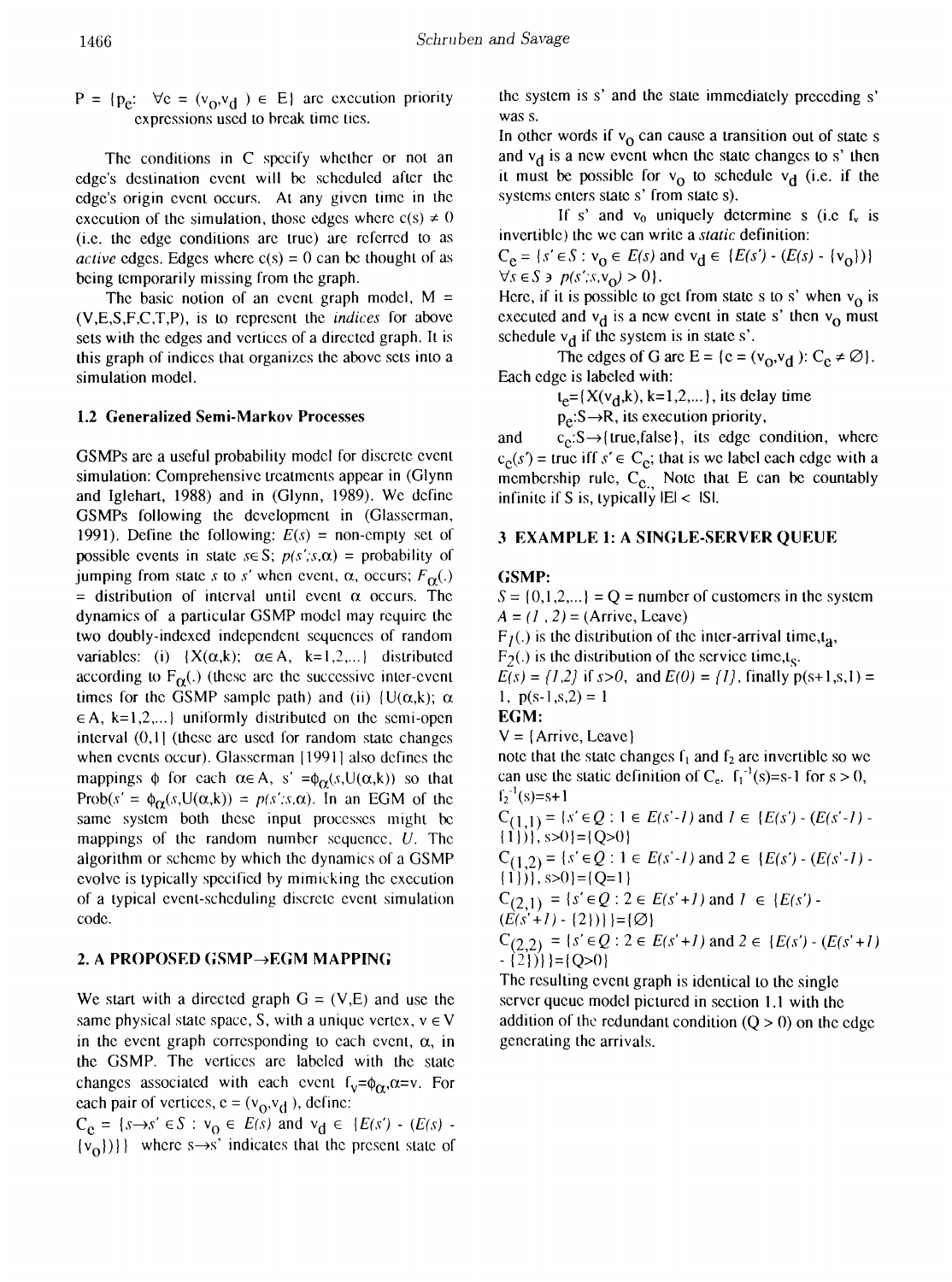## 4 EXAMPLE 2: A COLLISION-FREE BUS **NETWORK**

An interesting example of a larger GSMP is the collision-free bus network modeled by Iglehart & Shedler (1983). In this model there are  $N$  ports connected by a passive bilateral bus on which message packets are transmitted and received. In addition to the bus, there is a one-way logic control wire that links the ports. This wire transmits send flipflops which are essentially requests by a port to use the bus for transmission. The signal tapped at the control wire input to a port is the inclusive OR of the send flipflops from upstream ports, i.e., the port sees whether some upstream port is waiting to transmit.

When a message packet arrives at a port for transmission, the port sets the send flipflop (requests the bus), waits for a time interval to make sure that its flipflop is received and that it has been notified of any occurring transmission. After that delay, the port waits until the bus is observed to be idle and there are no bus requests from upstream. When those conditions are satisfied, it begins transmission and resets its send flipflop to O.

Propagation times between ports i and j are denoted as  $T(i,j)$  for the actual propagation time along the bus and  $R(i,j)$  for the propagation time along the control wire.  $S(i)$  represents the send flipflop at port j and  $P(i)$ is the inclusive OR signal tapped at port j. For simplicity the model assumes that there is at most one packet in queue at each port; A(j), a random variable, represents the time between completion of transmission and arrival of the next message packet at port  $j$ .  $L(j)$  is a random variable representing the transmission time for port j. Since event interval times are constant, we omit their description by sampling function.

The variables for this GSMP are:

 $W(t) = (W_1(t), ..., W_N(t))$  where  $W_i(t)$  is the state of port j at time t.  $W_i(t)=1$  if port j has set the flipflop but is not ready to transmit (because it is still waiting),  $W_i(t)=2$  if port j has completed the waiting time but has not begun transmitting,  $W_i(t)=3$  if port j is transmitting,  $W_i(t)=4$  if transmission is complete and port j is waiting for the next message packet.

 $U(t) = (U_1(t), ..., U_N(t))$  where  $U_i(t)=1$  if port j observes the bus to be busy at time t, and equals 0 otherwise.

 $V(t) = (V_{2,1}(t), V_{3,1}(t), V_{3,2}(t), V_{4,1}(t), ..., V_{N,N-1}(t))$ where  $V_{i,k}(t)=1$  if port j has observed that port k has set its flipflop and equals zero otherwise.

The following are the events of the GSMP: "arrival" of new packet at port j", "end of waiting period for port j", "end of transmission by port j", "observation by port j of the setting (to 1) of the flipflop by port k upstream  $(k<$ j)", "observation by port j of the resetting (to 0) of the flipflop by port k upstream  $(k<$ j)", "observation by port j of the start of transmission", "observation by port j of the end of transmission." Table 1 displays the events (with abbreviated names) along with their state changes, interval times and the subset of S for which the event is a member of E(s).

| Event                | <b>State Changes</b>                                     | time delay      | s: event $\in$ E(s)                       |
|----------------------|----------------------------------------------------------|-----------------|-------------------------------------------|
| New Packet $(i)$     | $W(i) = 1$                                               | A(i)            | $W(i) = 4$                                |
| Clear(i)             | $W(i) = 2$ or $3*$                                       | $R(j,N)+T(1,N)$ | $W(i) = 1$                                |
| End Transmission(j)  | $W(i) = 4$                                               | L(j)            | $W(i) = 3$                                |
| Observe $Set(i,k)$   | $V(k, j) = 1$                                            | R(j,k)          | $\exists k < j \ni W(k) = 1, V(k, j) = 0$ |
| Observe $Reset(j,k)$ | $V(k, i) = 0$ , $W(i) = 2$ or $3^*$                      | R(j,k)          | $\exists k < j \ni W(k) = 3, V(k, j) = 1$ |
| Observe $Start(i)$   | $U(i) = 1$                                               | T(k, j)         | $\exists$ k $\exists$ W(k) = 3, U(j) = 0  |
| Observe $End(i)$     | $U(i) = 0$ , $W(i) = 2$ or $3^*$                         | T(k, j)         | $\exists$ k $\exists$ W(k) = 4, U(j) = 1  |
|                      | $*$ W(3) 2 if $D(3)$ 0 and $U(3) = 0$ W(3) = 2 otherwise |                 |                                           |

Table 1: Attributes of the Events of the Collision-Free Bus Network GSMP

\* W(j) = 3 if  $P(j) = 0$  and  $U(j) = 0$ , W(j) = 2 otherwise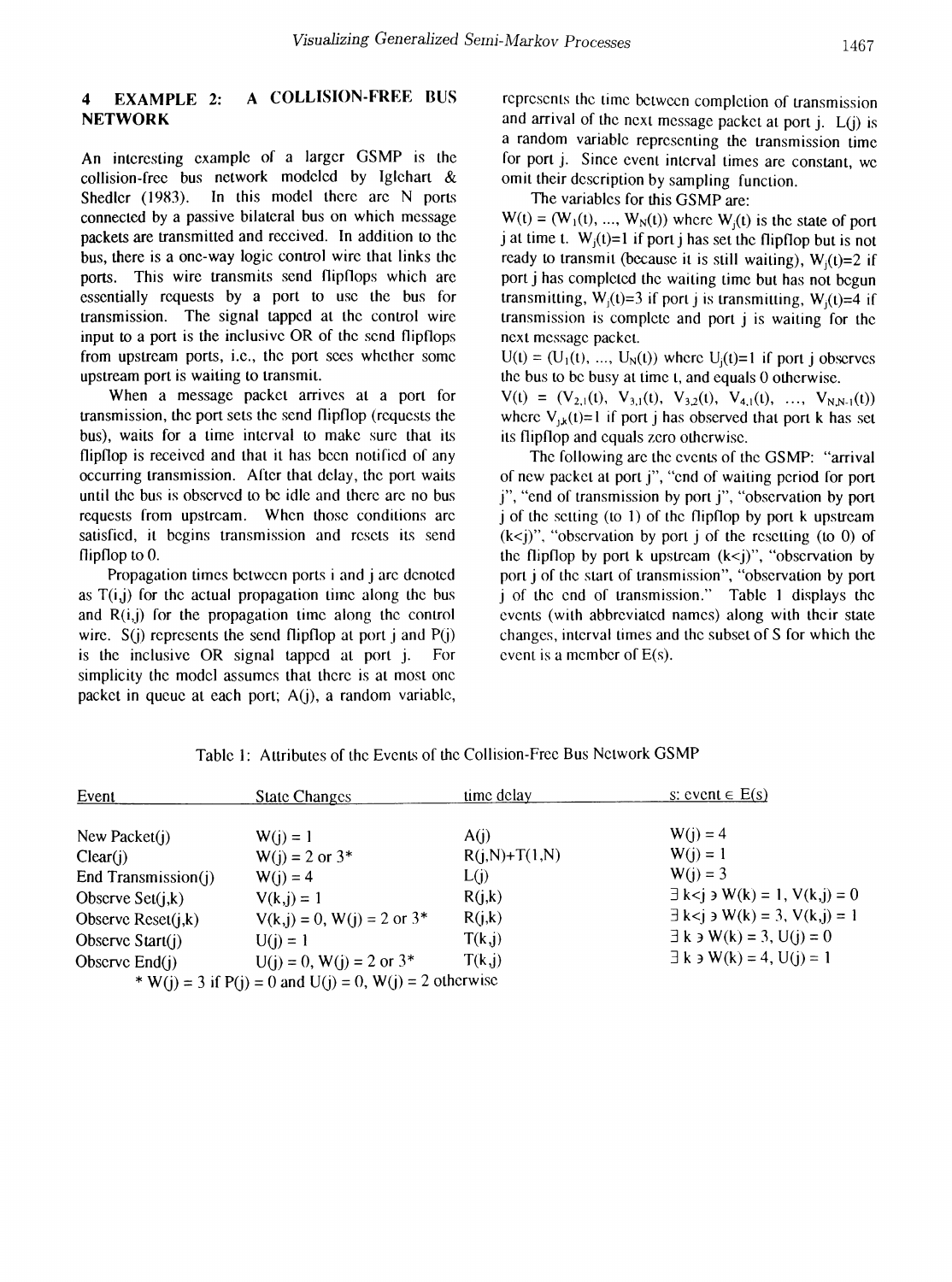## 4.1 The Event Graph Translation

In this GSMP all of the state changes are invertible so we can use the static definition of  $C_e$ ,  $C_e = \{s' \in S : v_0\}$  $\in E(s)$  and  $v_d \in \{E(s') - (E(s) - \{v_o\})\}$   $\forall s \in S$  3  $p(s';s,v_0) > 0$ . For example consider  $v_0 = \text{Clear}(j)$ .  $v_d$ =Observc Start(k). Now Clcar(j)  $\in$  E(s) if and only if W(j)=1 and Observe Start (k)  $\in$  E(s) if and only if W(j)=3 for some j and  $U(k)=0$ . So the only possible combinations of sand s' are those where s includes

 $W(j)=1$  and s' includes  $W(j)=3$  and  $U(k)=0$  and  $p(s|s,v_0) > 0$ . C<sub>e</sub> therefore contains {s: W(j)=3 and  $U(k)=0$ . C<sub>e</sub> is not empty so we would draw an edge from  $Clear(j)$  to Observe Start(k); its edge condition would be  $(W(j)=3$  and  $U(k)=0$ ) and its time delay, from the GSMP, would be  $T(j,k)$ . Table 2 lists all of the edges for which  $C_e$  is non-empty with the edge conditions and time delays. The state changes are the same as given in Table 1. Figure 1 shows the event graph.



Figure 1: Event Graph of the Collision-Free Bus Network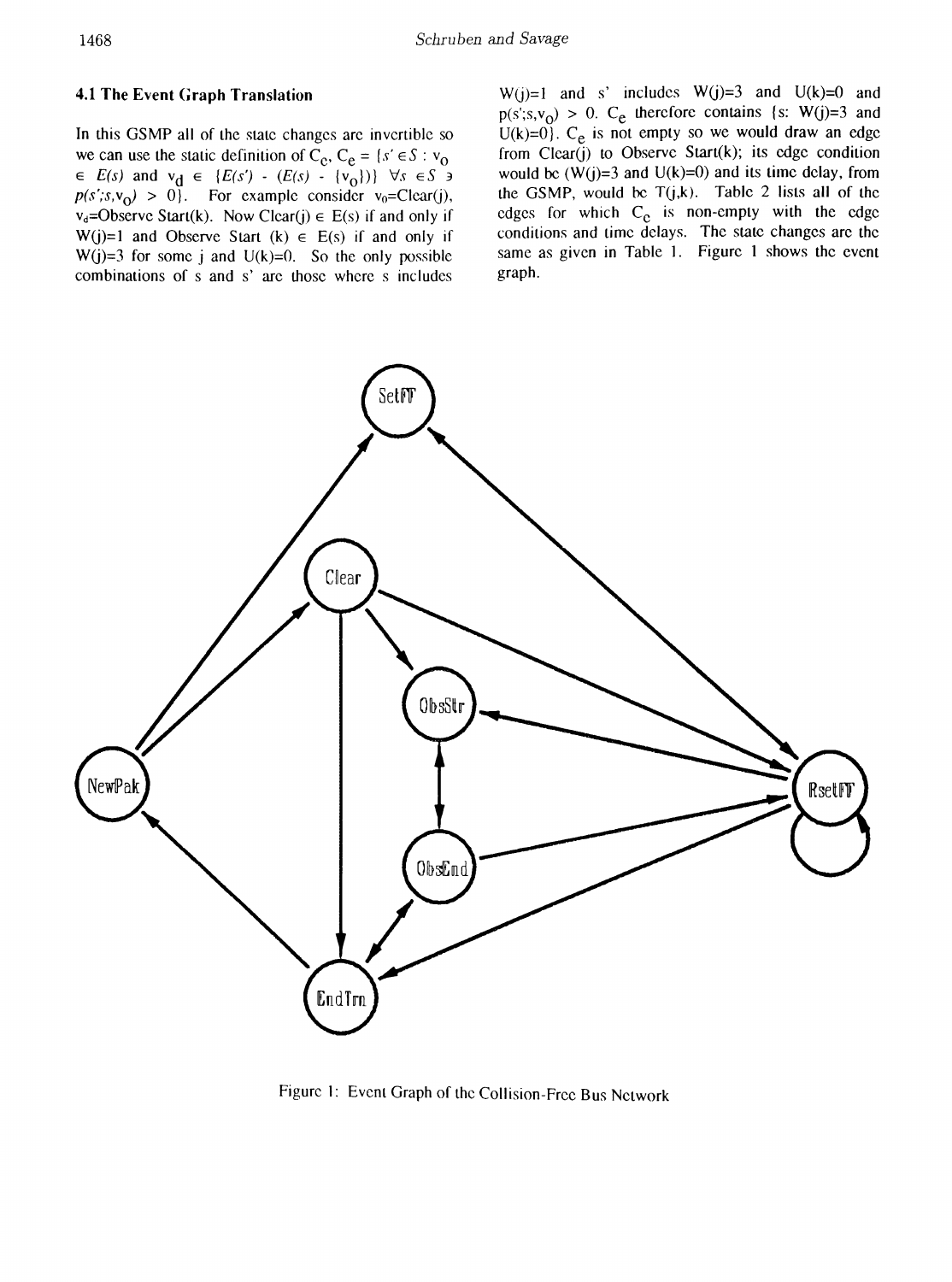| Edge                                                                                                                                | Cc                                       | <u>time delay</u> |
|-------------------------------------------------------------------------------------------------------------------------------------|------------------------------------------|-------------------|
|                                                                                                                                     |                                          |                   |
| New Packet(j) $\rightarrow$ Clear(j)                                                                                                | $W(j) = 1$                               | $R(i,N)+T(1,N)$   |
| New Packet(j) $\rightarrow$ Observe Set(j,k), k>i                                                                                   | $W(j) = 1, V(k, j) = 0$                  | R(j,k)            |
| $Clear(i) \rightarrow End Transmission(i)$                                                                                          | $W(j) = 3$                               | L(i)              |
| $Clear(i) \rightarrow Observe Rcsct(j,k), k>i$                                                                                      | $W(i) = 3, V(k, i) = 1$                  | R(j,k)            |
| Clear(j) $\rightarrow$ Observe Start(k), $\forall k \neq j$                                                                         | $W(i) = 3$ , $U(k) = 0$                  | T(j,k)            |
| End Transmission(j) $\rightarrow$ New Packet(j)                                                                                     | $W(j) = 4$                               | A(j)              |
| End Transmission(j) $\rightarrow$ Observe End(k), $\forall k \neq i$                                                                | $W(i) = 4$ , $U(k) = 1$                  | T(j,k)            |
| Observe Set $(i,k) \rightarrow$ Observe Reset $(i,k)$ , l <k< td=""><td><math>W(1) = 3, V(k, l) = 1</math></td><td>R(l,k)</td></k<> | $W(1) = 3, V(k, l) = 1$                  | R(l,k)            |
| Observe Reset $(j,k) \rightarrow$ End Transmission(j)                                                                               | $W(j) = 3$                               | L(j)              |
| Observe Reset $(j,k) \rightarrow$ Observe Set $(l,k)$ , I <k< td=""><td><math>W(1) = 1, V(k, l) = 0</math></td><td>R(l,k)</td></k<> | $W(1) = 1, V(k, l) = 0$                  | R(l,k)            |
| Observe Resct(j,k) $\rightarrow$ Observe Resct(k,l), l>k                                                                            | $W(k) = 3, V(l,k) = 1$                   | R(k,l)            |
| Observe Reset(j,k) $\rightarrow$ Observe Start(l), $\forall l \neq k$                                                               | $W(k) = 3$ , $U(1) = 0$                  | T(k, l)           |
| Observe Start(j) $\rightarrow$ Observe End(j)                                                                                       | $\exists$ k $\exists$ W(k) = 4, U(i) = 1 | T(j,k)            |
| Observe End(j) $\rightarrow$ End Transmission(j)                                                                                    | $W(i) = 3$                               | L(j)              |
| Observe End(j) $\rightarrow$ Observe Reset(j,k), k>j                                                                                | $W(i) = 3, V(k, i) = 1$                  | R(j,k)            |
| Observe End(j) $\rightarrow$ Observe Start(j)                                                                                       | $\exists k \exists W(k) = 3, U(i) = 0$   | T(j,k)            |
| Observe End(j) $\rightarrow$ Observe Start(k), $\forall k \neq j$                                                                   | $W(i) = 3, U(k) = 0$                     | T(j,k)            |

Table 2: Edges of the Event Graph Translation or the Collision-Free Bus Network GSMP

### 4.2 Checking the Logic

Now that we have an event grap<sup>h</sup> model, we can code it up using available software. In this case we used SIGMA (Schruben 1995). In debugging this model a number of implementation issues arisc.

The first concern was that some of the events would become inactive without being executed. For example, when port j begins transmission, an Observe Start event is scheduled for the other ports (because  $W(j) = 3$ ). If the transmission is finished before por<sup>t</sup> <sup>k</sup> observes the start then Observe Start $(k)$  disappears from the active event set  $(W(i) \neq 3$  for any j) although it was never executed.

This means that events are being canceled in the original GSMP. While some GSMP definitions explicitly allow for canceling, others do not. If this were <sup>a</sup> problem for the modeler then certain assumptions would have to be made to preven<sup>t</sup> this occurrence

Iglehart and Shedlcr explicitly state that  $R(i,j) > T(i,j)$   $\forall i,j$ . Additional assumptions are required however to preven<sup>t</sup> cancellation in the GSMP.  $L(j) > R(j,N)$  will allow the reset flipflop to finish propagating before the por<sup>t</sup> finishes transmission and  $A(j)$ >max<sub>i</sub>T(j,i) will allow the end of transmission to propagatc before <sup>a</sup> new packet arrives at the port.

Another possibility is to redefine the event sets in the original GSMP. In fact without thc above assumptions or thc introduction of new state variables it

is possible that the model will fail to be <sup>a</sup> GSMP at all; the system can reach <sup>a</sup> state where the active event set cannot be fully detennincd.

For example, suppose port j ends transmission and very soon afterwards <sup>a</sup> new packet arrives at por<sup>t</sup> j. There may be <sup>a</sup> port <sup>k</sup> that has not observed that end of transmission yet;  $W(j) = 1$  but Observe Start(k) should still be an active event. We also have the usual case however, where if  $W(j) \neq 4$  for any j then there are no Observe Start(k) events active. Therefore if  $W(i) = 1$  we can't tell whether Observe Start(k) should be active or not.

Another situation is the existence of simultaneous events. In running the event grap<sup>h</sup> of this GSMP it became clear that this situation exists in the model despite efforts and assumptions aimed at preventing simultaneous events. Further inspection revealed that the problem was caused by the fact that the end of transmission and start of transmission propagate at the same speed. If <sup>a</sup> start of transmission by por<sup>t</sup> j is enabled by the observation that por<sup>t</sup> <sup>k</sup> has ended transmission then the end of k's transmission and start of j's transmission now travel together down the bus. If they are executed in the wrong order (Observe Start then Observe End) then an error results because the other ports will think the bus is free when it is not.

In running the event grap<sup>h</sup> version of the model, it also became clear that there were other problem in the definitions of the event sets for certain states. Specifically Observe End(j) is suppose<sup>d</sup> to be an active